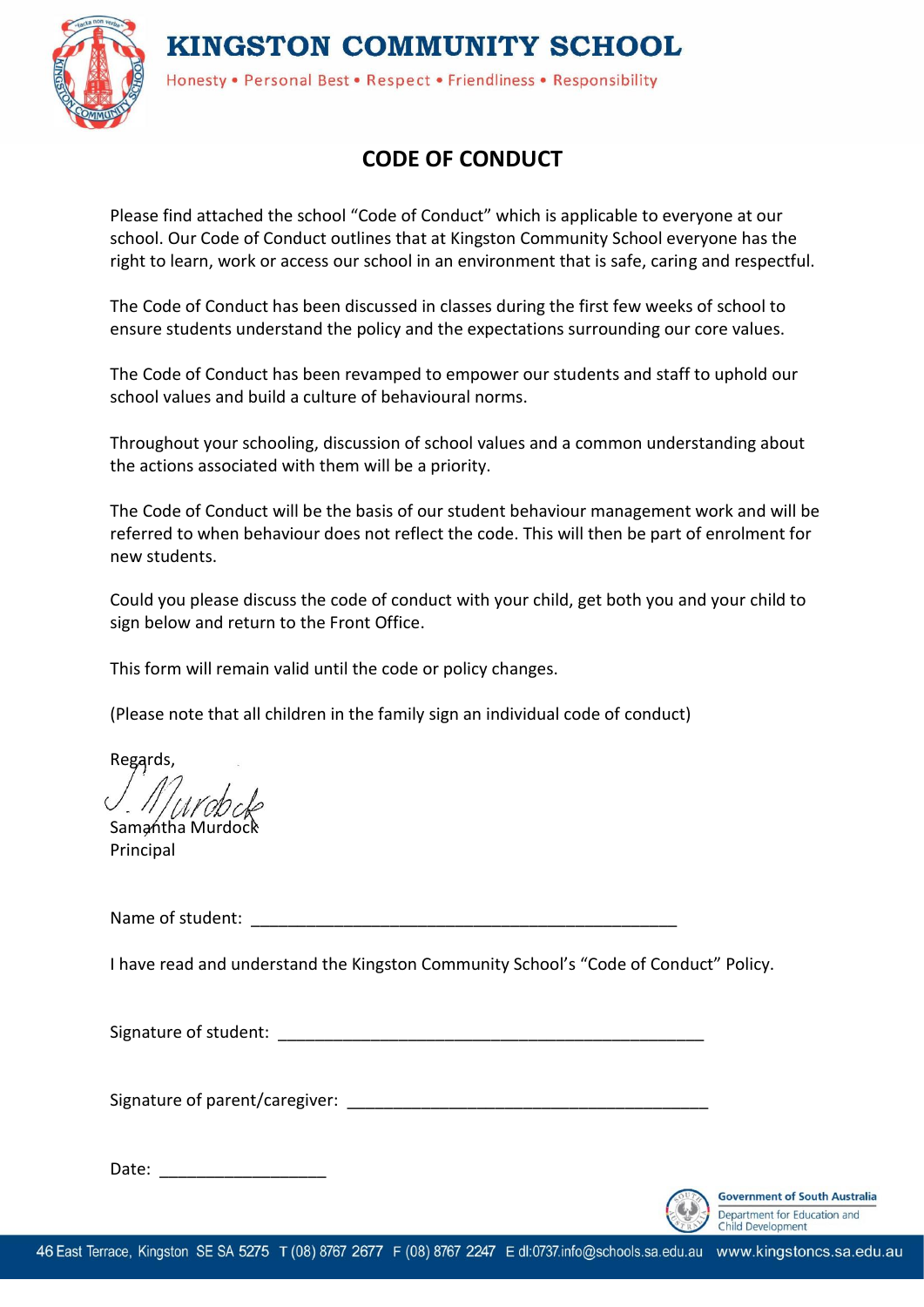## **CODE OF CONDUCT**